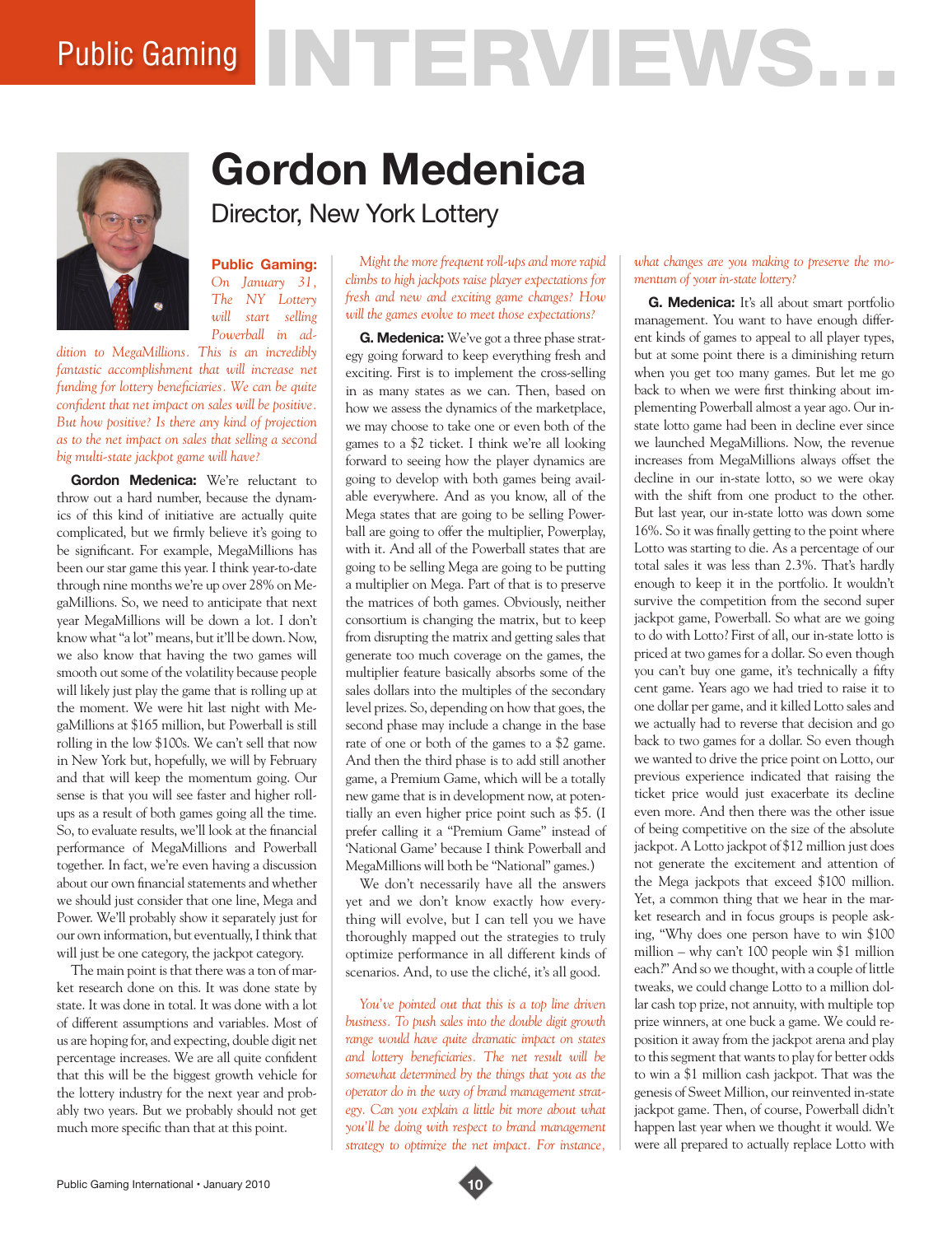Sweet Million, so we went ahead and launched Sweet Million anyway, and kept classic Lotto as well. And given the games' characteristics, their player appeal, the similarity of matrices and things like that, we viewed Sweet Million, Lotto, and our Take 5 game as being very competitive to each other. And so we analyze the results of all three together. We have come to a better understanding of the dynamics of how these three games appeal to slightly different player preferences. And Numbers and Win 4 appeal to yet a different player group. We will be adapting our portfolio management strategy accordingly to fine tune the marketing and positioning of these different products to appeal to the different, narrower, player segments. And even though Sweet Million is still not a very significant game in terms of overall contribution to the portfolio, it has seen a net increase, it has stopped the decline in Lotto, and we have evolved a strategy to retain the interest of small but, when the games are all added together, important segments of our player base. So we are very happy with reversing the trend and getting growth back for our instate lotto games. And I think we have learned something in the process about our customer base. There is a demand for more than just the super jackpot games and we want to have the products available to meet the needs of all of our customers. We don't expect our in-state games to cut into the momentum of the super jackpot games. And frankly, we won't over-invest in the marketing and support of these smaller categories. But no matter how dominant and profitable one game, like MegaMillions and Powerball, becomes, we never want to lose sight of the importance of smart portfolio management and meeting the needs of the smaller market segments. We need to truly understand our customer and portfolio management because now we will need to integrate the second super jackpot game and soon we will likely have the Premium Game. We need to find the most synergistic portfolio management strategy to get the biggest net increase from the addition of these new games.

### *Why did some of the Powerball states originally object to the cross-selling concept when it was voted on a few months ago?*

**G. Medenica:** You should probably ask them instead of me. But I will make the observation that some jurisdictions really live and die by their Powerball sales. MegaMillions comprises less than 10% of our total sales. That's big but we can easily manage the risks of making a change to the portfolio of games. We can model the impact of introducing Powerball and know that we can manage the overall impact on our other games. But what if Powerball comprised more than 50% of revenue, as it does in some states? Of course, as was ultimately decided by those states, adding MegaMillions will be a positive change. But the nature of this change is quite a bit different for them and they were rightly concerned that something this major be done with thorough due diligence and forethought. We needed to eliminate as many of the uncertainties as possible and get the most well-conceived action plan in place before launching. That's what we have done, 36 states are on board and more will be joining, and so now it's full steam ahead.

### *What else can be done to minimize the risk and optimize the net results of the addition of the second super jackpot game?*

**G. Medenica:** I think it comes down to marketing. Get your retail network up to speed on the new game. That is a big job and we can't underestimate the importance of retail education that has to take place for this to be successful. We've got a tremendously powerful story to sell. The increased number of draws and jackpot roll-ups sets everyone up to succeed at increasing sales. But it won't happen without solid marketing and retailer and player education. It comes down to basic execution, basic blocking and tackling. That's what will separate the single digit increases from the double digit increases.

Keep in mind that it's not as if we are establishing a whole new brand here. The consumer is already familiar with one jackpot game. And many of them are familiar with the other because of hearing about it in a neighboring state. I think everyone knows what to do and how to do it. And I think 2010 will be a very good year for U.S. lotteries.

*The cross-selling Powerball-MegaMillions initiative required open-minded thinking and overcoming countless obstacles to make it happen. It seems to me that the success that lotteries have had in forging this collaboration should open doors to other opportunities and other kinds of collaborative initiatives.* 

**G. Medenica:** Of course. We simply need to ask ourselves, "Where do we have common goals and agendas?" Two such issues jump immediately to mind, and you're very familiar with both of them. The first would be Internet gaming, and the issues we have vis-à-vis the federal government, and particularly the DOJ (U.S. Department of Justice). Several jurisdictions are working together to communicate our thoughts and concerns to the DOJ, and to other areas of the federal government as well. The second issue is closely related to Internet gaming, but is actually a more immediate concern. That's the whole credit card coding issue, which, thankfully, has been pushed back another six months due to the delayed implementation of UIGEA. Still, it continues to be a constant struggle about how our

credit card transactions are classified so they can be legally processed. This is definitely an area in which cooperation and unified effort on the part of all lotteries will produce results that will benefit all lotteries. These are issues which affect all lotteries in the same or similar ways and so we have common agendas. This is where a natural cooperation between lotteries, and vendors too, will evolve. I've never found it to be difficult to get other states and lottery heads to join forces and to work together to accomplish a common agenda. While we do work together on these kinds of issues, we are never sure of the results we'll get. Our ability to lobby and exert influence at the national level is quite limited. We are sort of confined to dealing with our individual constituencies in terms of political influence.

### *Why couldn't NASPL be used as an agent to lobby at the national level?*

**G. Medenica:** Maybe it can. We are exploring those possibilities now. Think about how the MPA, the Motion Picture Association, operated and the power they exerted on the movie industry; the way it was regulated at the national level, the way that the rating systems were developed, and all those other things that were very much influenced by their industry association. We don't really have that mechanism to advocate for the lottery industry right now. But we are definitely looking at our options and, specifically, how NASPL could be used to exert more political influence to advocate for lotteries at the national level.

Creating the Powerball – MegaMillions deal involved a tremendous amount of work. Many problematic issues had to be overcome. Now that the two consortiums are learning to work together, working through our differences, learning to trust one another and dealing with different work-styles and approaches to problem-solving, I am hoping that working together, as a whole industry, on a nation-wide basis, will be easier to do. I hope that our success in this endeavor will perhaps lead to bigger and better ways of cooperating nationally as an industry.

*I would suspect that a year ago there were some people who wondered how much time they should spend on something that they were not confident would ever get off the ground. The success of this initiative should give everyone the confidence to go after ambitious goals that require mutual support and collaboration. Like creating an entity, or using NASPL, that could lobby on a national basis for the interests of state lotteries. State lotteries can't get budgetary funds allocated for a purpose like that but perhaps there is a way to use your association to do it.* 

**G. Medenica:** That's the tough issue, funding. How do specific state rules apply to the ap-